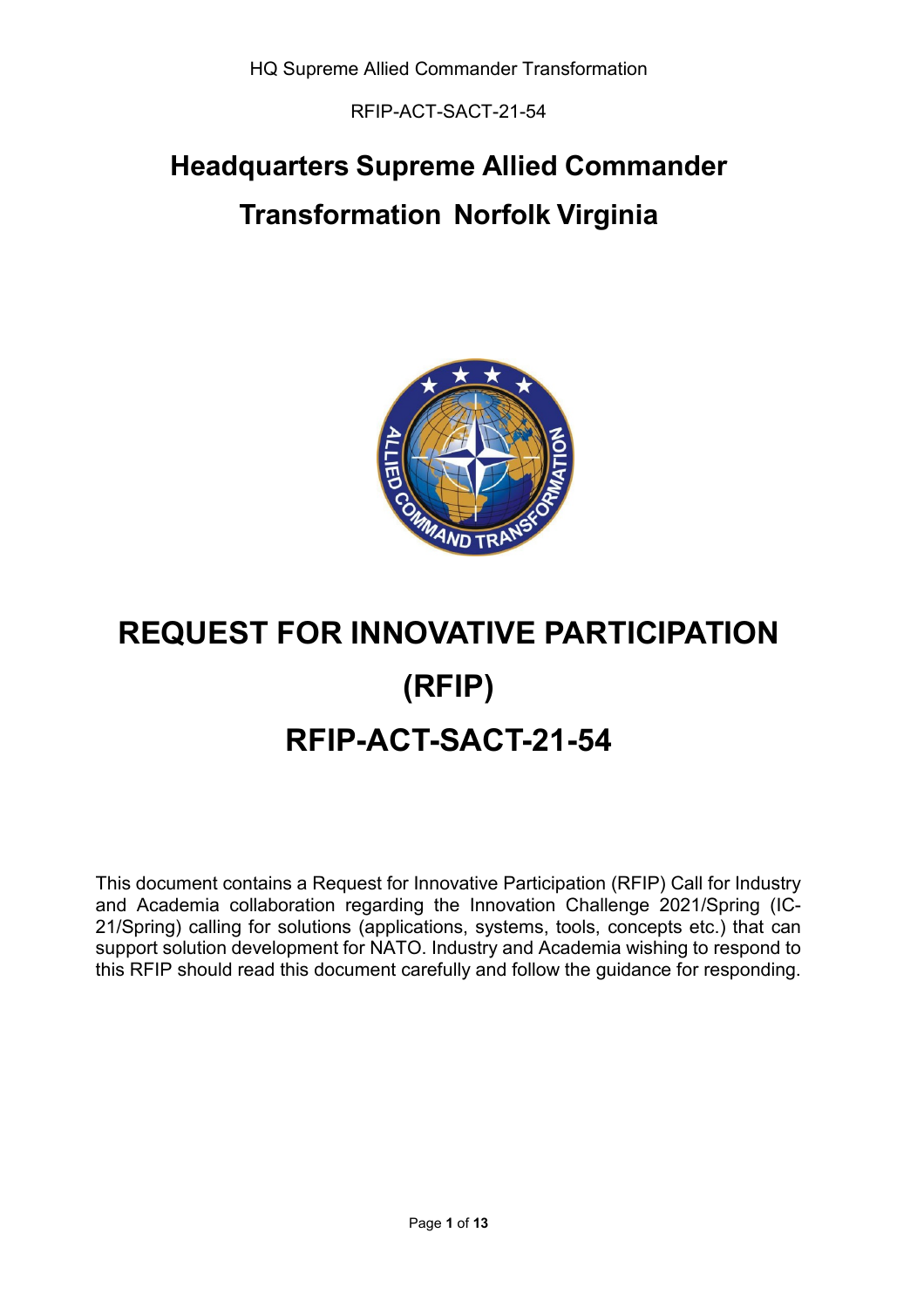| <b>General Information</b>           |                                                                                                                                                                                                                                                                                                                              |
|--------------------------------------|------------------------------------------------------------------------------------------------------------------------------------------------------------------------------------------------------------------------------------------------------------------------------------------------------------------------------|
| Request For Information No.          | RFIP-ACT-SACT-21-54                                                                                                                                                                                                                                                                                                          |
| <b>Project Title</b>                 | Innovation Challenge 2021/Spring:<br><b>Space Domain Awareness</b>                                                                                                                                                                                                                                                           |
| Due date for submission of           | 23 May 2021                                                                                                                                                                                                                                                                                                                  |
| requested information                |                                                                                                                                                                                                                                                                                                                              |
| <b>Contracting Office Address</b>    | NATO, HQ Supreme Allied Commander Transformation<br>(HQ SACT)<br><b>Purchasing &amp; Contracting Suite 100</b><br>7857 Blandy Rd, Norfolk, VA, 23511-2490                                                                                                                                                                    |
| <b>Contracting Points of Contact</b> | 1. Mrs. Tonya Bonilla<br>e-mail: tonya.bonilla@act.nato.int<br>Tel: +1 (757) 747-3575<br>2. Mrs. Catherine Giglio<br>e-mail: catherine.giglio@act.nato.int<br>Tel: +1 (757) 747-3856                                                                                                                                         |
| <b>Technical Points of Contact</b>   | 1. LT Melodie Gallant<br>e-mail: <u>melodie.gallant@act.nato.int</u><br>Tel: +1 (757) 747-3659<br>2. Mr. Serge Da Deppo<br>e-mail: serge.dadeppo@act.nato.int<br>Tel: +1 (757) 747-3747<br>3. Mr. Francois-Pierre Du Cluzel de Remaurin<br>e-mail: francois-pierre.ducluzelderemaurin@act.nato.int<br>Tel: +1 (757) 747-4198 |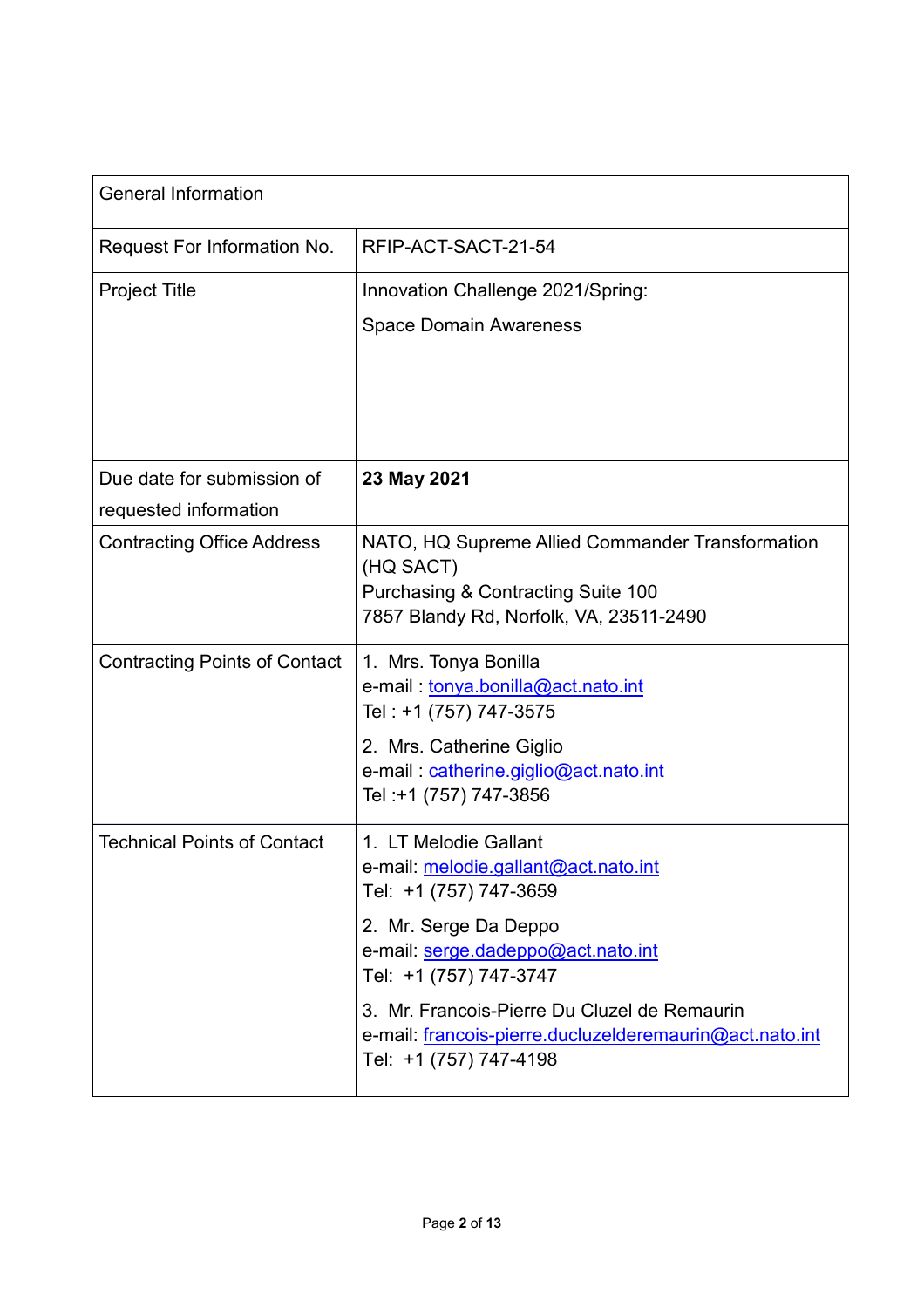## **SECTION I - INTRODUCTION**

1.1 **Summary**. HQ SACT is issuing this Request for Innovative Participation (RFIP) announcement in order to facilitate collaboration between NATO HQ SACT Innovation Hub and industry and academia regarding solutions<sup>1</sup>. The purpose of this RFIP is to request representatives from industry and academia to submit solutions (either existing and/or under development) to the scenario presented at Annex I to participate in NATO Innovation Challenge 2021/Spring. Submissions must conform to this RFIP.

A Selection Committee composed of representatives from NATO HQ SACT, advisors from the IC-[2](#page-2-1)1/Spring Partners<sup>2</sup> and other relevant experts invited by NATO HQ SACT will select up to 10 solutions amongst the responses submitted by industry, academia, or by individuals (participating under separate Terms of Participation). The selected solutions will be invited to participate in the IC-21/Spring *Pitch Day* on June 29, 2021. Participation in the *Pitch Day* is exclusively online. An Advisory Panel will be composed of representatives from NATO HQ SACT, the IC-21/Spring Partners and other relevant experts invited by NATO HQ SACT. The Advisory Panel will assist in assessing which solution(s) respond best to the scenario. The final selection of the IC-21/Spring winners will be performed by a Board, composed entirely by representatives of HQ SACT.

The nature of this event will be *discovery* only and will not be intended to solicit contracts. However, relevant solutions could potentially support development of future concepts, doctrine, STANAGs, user requirements, capability development, etc.

- 1.2 **Dates.** The events and timelines of IC-21/Spring is described in Section III. It will take place between March and 29 June 2021, with the IC-21/Spring *Pitch Day* taking place online on 29 June 2021. Details will be posted on the Innovation Challenge webpage.
- 1.3 **Disclaimer**. This is a Request for Innovative Participation (RFIP) only, and in no way constitutes a current Request for Proposal (RFP) or a commitment to issue a future RFP.

HQ SACT has not made a commitment to procure any of the products/solutions described herein, and release of this RFIP shall not be construed as such a commitment, nor as authorization to incur cost for which reimbursement will be required or sought. Further, respondents are advised that HQ SACT will not pay for

 $\overline{a}$ 

<span id="page-2-0"></span><sup>1</sup> In this RFIP, the term "solutions" refers to applications, tools, systems concepts or devices.

<span id="page-2-1"></span><sup>2</sup> Old Dominion University (USA), Ministry of National Defense (Portugal).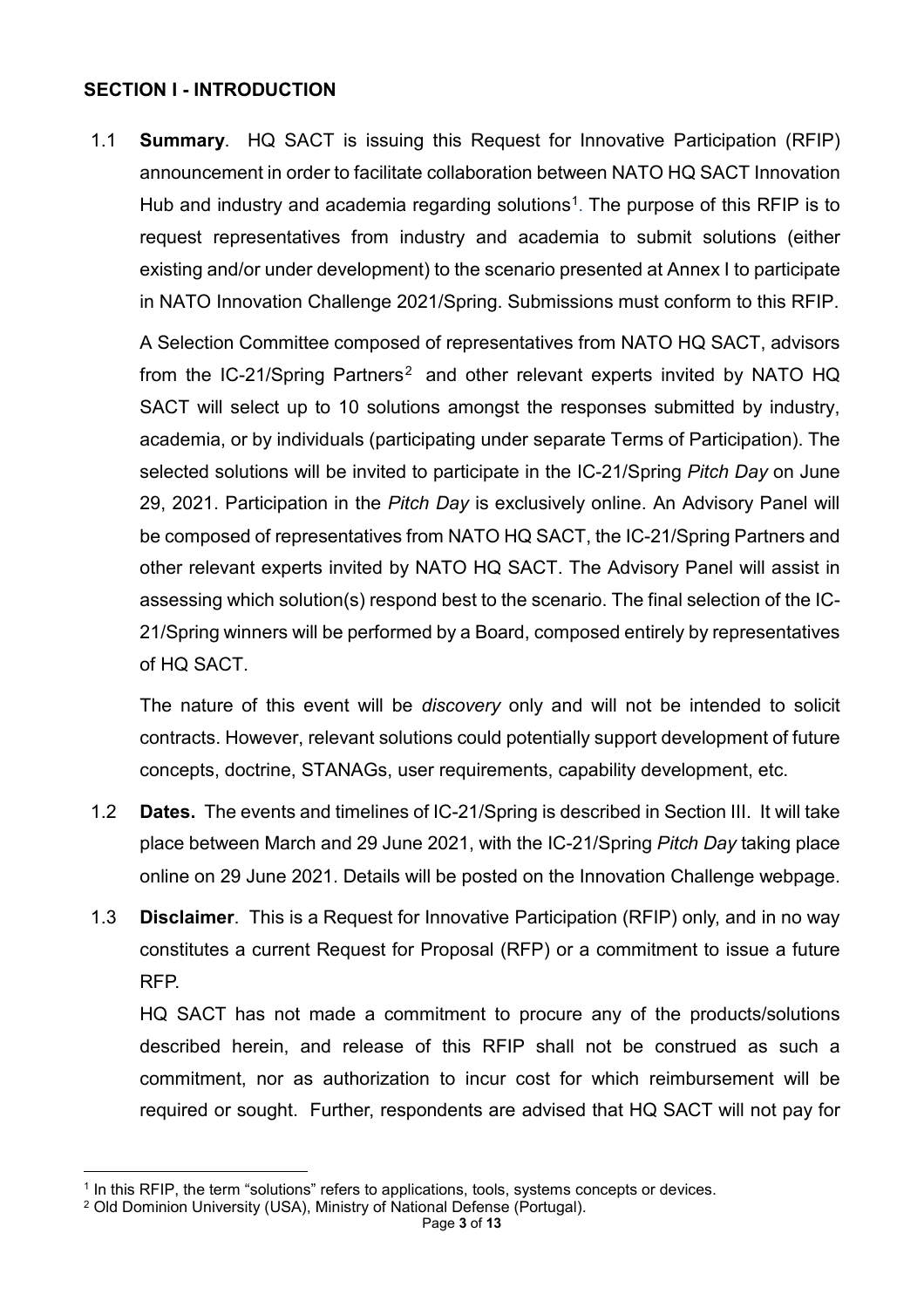any information or administrative costs incurred in *responding* to this RFIP, nor will HQ SACT pay costs associated with participating in the IC-21/Spring. The costs for responding to this RFIP and participating in the IC-21/Spring shall be borne solely by the responding party. Not responding to this RFIP does not preclude participation in any subsequent RFP if issued in the future.

#### **SECTION II –BACKGROUND**

#### 2.1 **ACT Framework for collaborative Interaction (FFCI).**

2.1.1 HQ SACT has implemented a Framework for Collaborative Interaction (FFCI) to increase opportunities for industry and academia to contribute to ACT capability development efforts through collaborative work. Such collaboration enables HQ SACT, and NATO as a whole, to benefit from industry/academia models, advice, capabilities and experience in the course of this work. In addition to the benefits ACT gains from such projects, this collaborative effort will provide industry/academia with an improved understanding of NATO's capability requirements and associated issues and development challenges to be addressed by ACT. Potential collaborative projects are on specific topics that are of mutual interest to both parties but shall be restricted to collaborations in non-procurement areas. Several mechanisms have been already developed to support the initiation of collaborative projects between industry/academia and ACT ranging from informal information exchanges, workshops and studies, to more extensive collaboration on research and experimentation.

More detailed information on the ACT FFCI initiative can be found on the ACT web site being developed to support FFCI projects at [http://www.act.nato.int/ffci.](http://www.act.nato.int/ffci)

- 2.1.4 HQ SACT has since 2017 conducted Innovation Challenges; these are informative and exploratory events focused mainly at the application of new technologies. The collaborative interaction sought for the IC-21/Spring is focused on presenting and demonstrating solutions to improve the Space Domain Awareness through collecting and analyzing relevant information, assessing and preventing any disruption of the space based services, visualizing and presenting the space domain information (see scenarios at Annex I). RFIP respondents should be willing to share their knowledge, expertise, and products/solutions with NATO and national representatives participating in the IC-21/Spring.
- 2.1.5 IC-21/Spring winners for HQ SACT will be selected by a Board of HQ SACT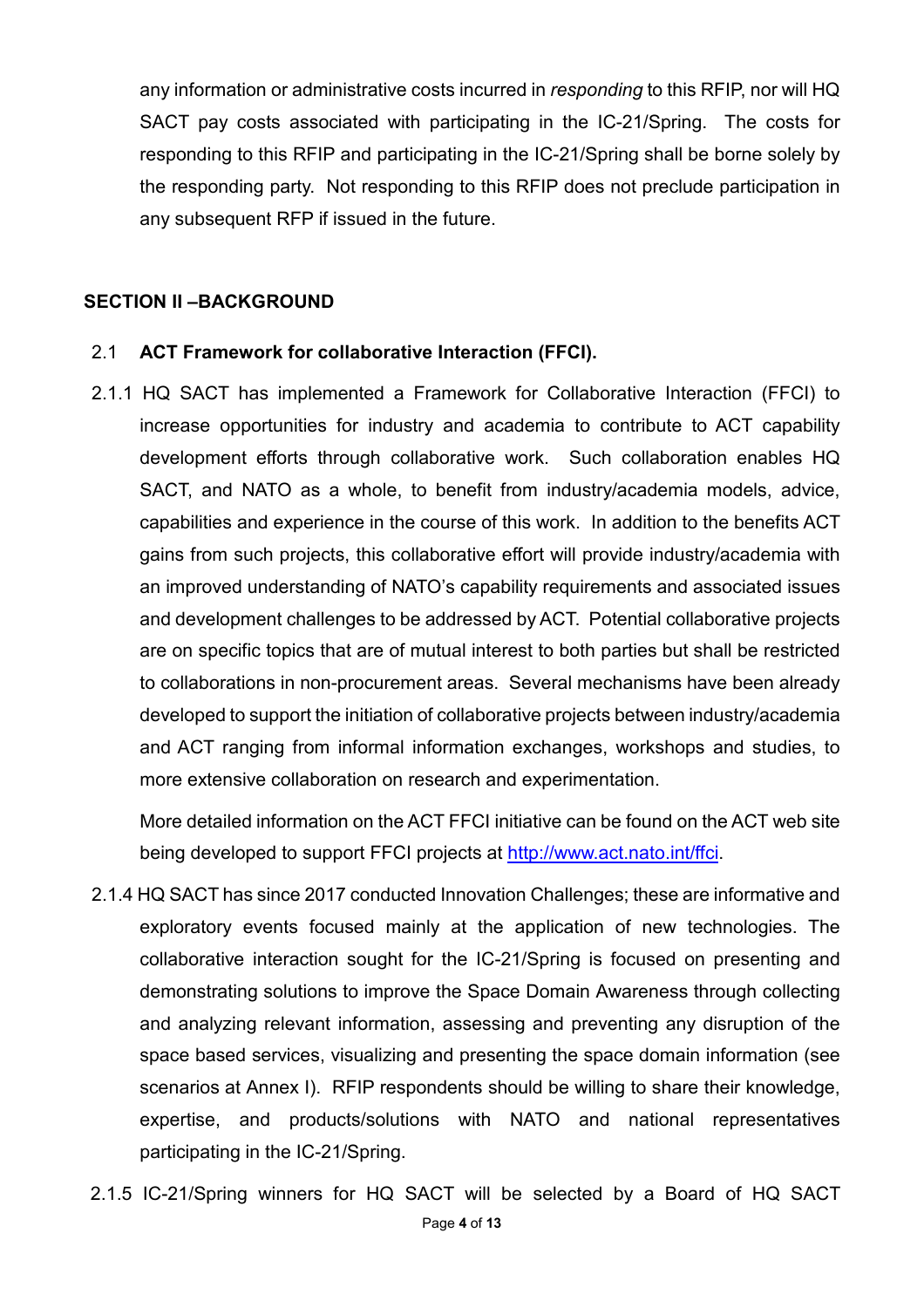representatives and announced as part of the *Pitch Day* program.

All information provided in response (abstracts, supporting materials, and, if selected for *Pitch Day*, in the presentations) must be releasable to the public. While the abstracts only will be provided in the public domain if selected for presentation at IC-21/Spring *Pitch Day*, both the Selection Committee and the Advisory Panel will be comprised of representatives from NATO HQ SACT and other relevant experts invited by NATO HQ SACT.

## **SECTION III - DESCRIPTION OF THE IC-21/Spring**

## 3.1 **Background.**

The HQ SACT Innovation Hub is the main organizer of the IC-21/Spring. The HQ SACT Innovation Hub also coordinates the NATO Innovation Network, federating national entities in order to leverage open innovation. For more information on the HQ SACT Innovation Hub, please visit https://innovationhub-act.org/.

## 3.2 **Objectives.**

The objectives of this RFIP is to invite eligible industry and academia to participate in IC-21/Spring through submission of abstracts in response to the scenario at Annex I, identifying and exploring existing and emerging technologies that could address current and foreseeable challenges to an effective and efficient approach.

## 3.3 **Planned activities**. The IC-21/Spring will consist of:

- a. Initial Selection Phase: The selection will be announced 23 days prior to the *Pitch Day,* allowing further development of the presentation Finalists will be contacted directly by email by the Innovation Hub team and the announcement will be made on the IC-21/Spring webpage The selected submissions will be invited to be presented live online on the *Pitch Day*. Any cost associated with presenting online remains the sole responsibility of the industry/academia providing the submission.
- b. Final selection phase: On the *Pitch Day*, the winners of the IC-21/Spring will be selected by a Board of HQ SACT representatives and announced as part of the *Pitch Day* program.
- 3.4 **Expected input from industry/academia.** See below in Section IV.
- 3.5 **Expected benefits to industry.** Through this collaboration, HQ SACT offers industry / academia an opportunity to gain awareness about the particularities of the innovation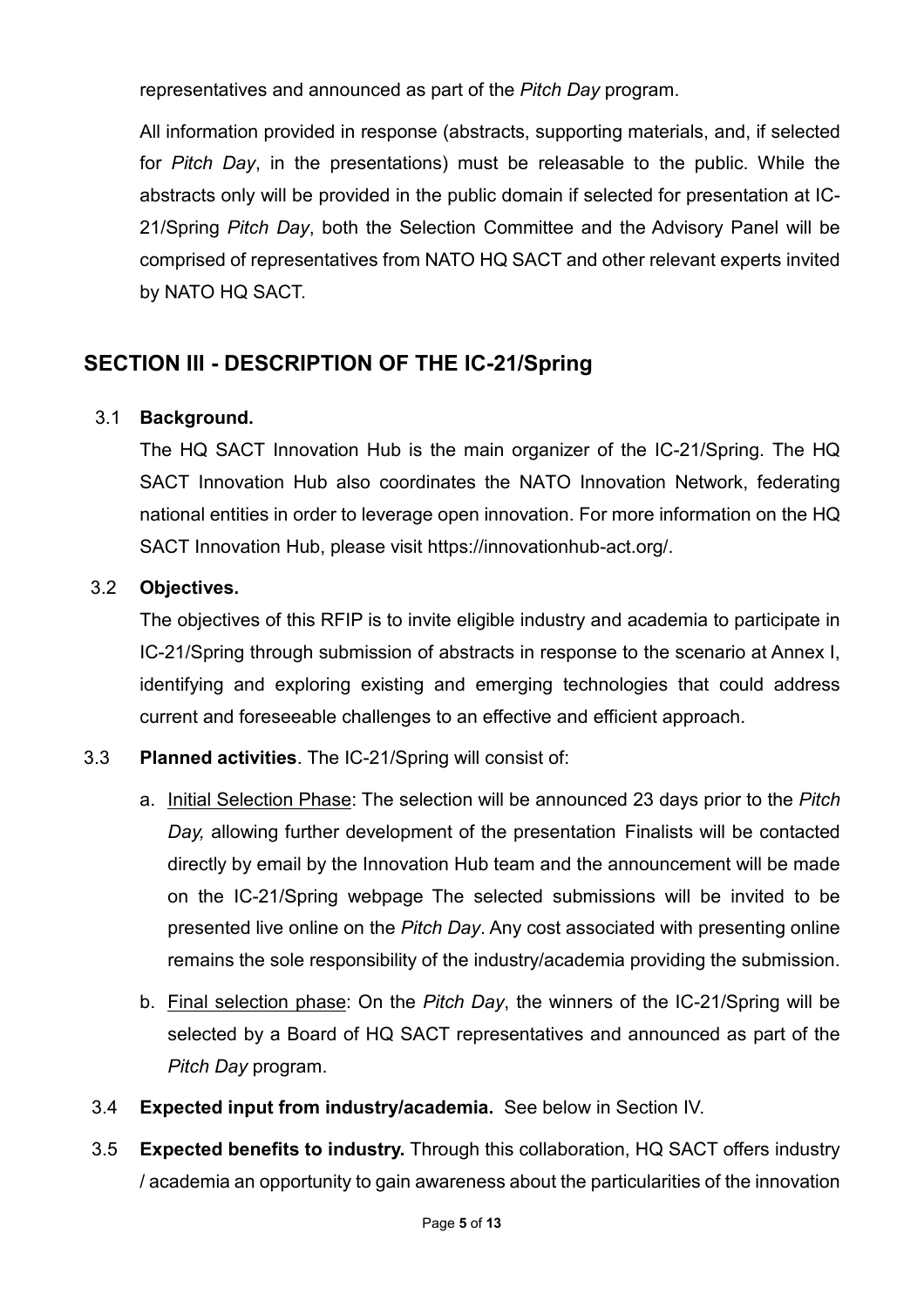challenges in NATO and Nations. It will be an opportunity to engage with HQ SACT Innovation Hub and other participants within a framework of a community of interest focused on the development of innovative solutions based on new technologies in support of the NATO Innovation Process.

#### 3.6 **Monetary Awards**

- 3.6.1 HQ SACT presents three levels of monetary awards for the top three winners of the IC-21/Spring: a. first place: \$5,000 USD, b. second place: \$2,500 USD, c. third place: \$1,000 USD.
- 3.6.2 The monetary award is presented to the first, second and third place recipients in the HQ SACT Innovation Challenge 2021/Spring. The presentation of the award does not alter the relationship between HQ SACT and the recipient and is only presented to eligible industry or academia entries, who have complied with the terms and conditions defined for the Challenge. The recipient is responsible for the proper recording and reporting of the monetary award to the appropriate tax authorities and the payment of any associated taxes.
- 3.6.3 Monetary awards will be paid to the recipient with an Electronic Funds Transfer.

## **SECTION IV - REQUESTED INFORMATION**

- 4.1 **Intent**. The intent of this RFIP is to call for formal collaboration with industry and academia in order to present solutions based on new technologies that can support the improvement of NATO Innovation process. These solutions should be applicable in a federated information environment and should be interoperable by design. Additionally, they should be intuitive, requiring none or very limited training at the enduser level. Solutions are sought at different levels of development, from the "advanced concept development stage" through "customizable applications" available "commercial off-the-shelf". Solutions may address some of the challenges described in the scenario presented in Annex 1, associated to one or more of the following *areas of interest*:
	- o **Collect and analyze** all relevant open sources information contributing to the space domain Awareness
	- o **Assess and prevent** any disruption or denial of space based capabilities and services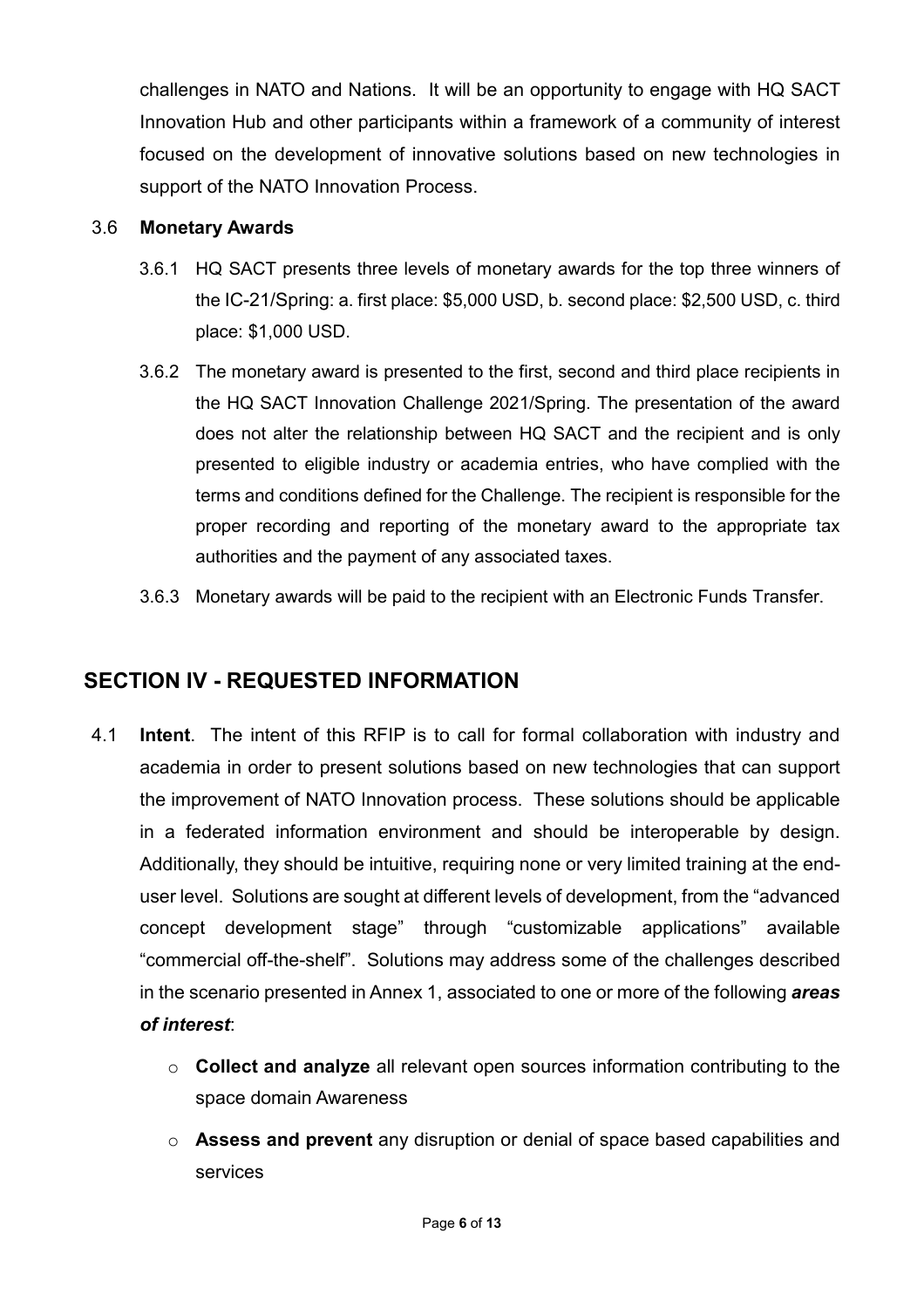o **Visualize and present** the space domain information in an innovative, different way that would facilitate quick and efficient decision-making

The inherent discovery nature of the IC-21/Spring allows also for novel approaches to these challenges.

## 4.2 **Responses to the RFIP**.

**In response to the RFIP, please submit an abstract (4500 characters maximum) describing the solution idea. Based on this submission, an IC-21/Spring Selection Committee will select and invite up to 10 abstracts to be presented at the Innovation Challenge** *Pitch Day***.**

The response to this RFIP should be submitted through the webform at https://innovationhub-act.org/eform/submit/nato-innovation-challenge-2021-1. It must contain:

- 1) The name of the participant (Industry/academia)
- 2) The name of the proposed solution and which area(s) of interest it addresses;
- 3) Name(s) of participant's representative(s) (new representatives cannot be appointed after pre-selection)

The abstract can include:

- up to 4500 characters max text document
- max 5 graphics, pictures or slides
- max 4 min video/audio file

Note that all information provided in response to this RFIP has to be releasable to the public.

- 4.3 **Evaluation of Solutions and Selection Process**. A Selection Committee will be convened to analyze and evaluate the responses to the RFIP and select which submissions will be presented/demonstrated at IC-21/Spring. The Selection Committee will assess each response according to the following criteria:
- 4.3.1 *Eligibility*: The response to this RFIP should reflect a solution that addresses at least one of the areas of interest presented at paragraph 4.1.

Submissions will specifically be scored against:

- o **Usefulness**: Understood as the potential impact of proposed solution on challenge topic.
- o **Innovativeness**: Understood as if it is a genuinely new idea or an already existing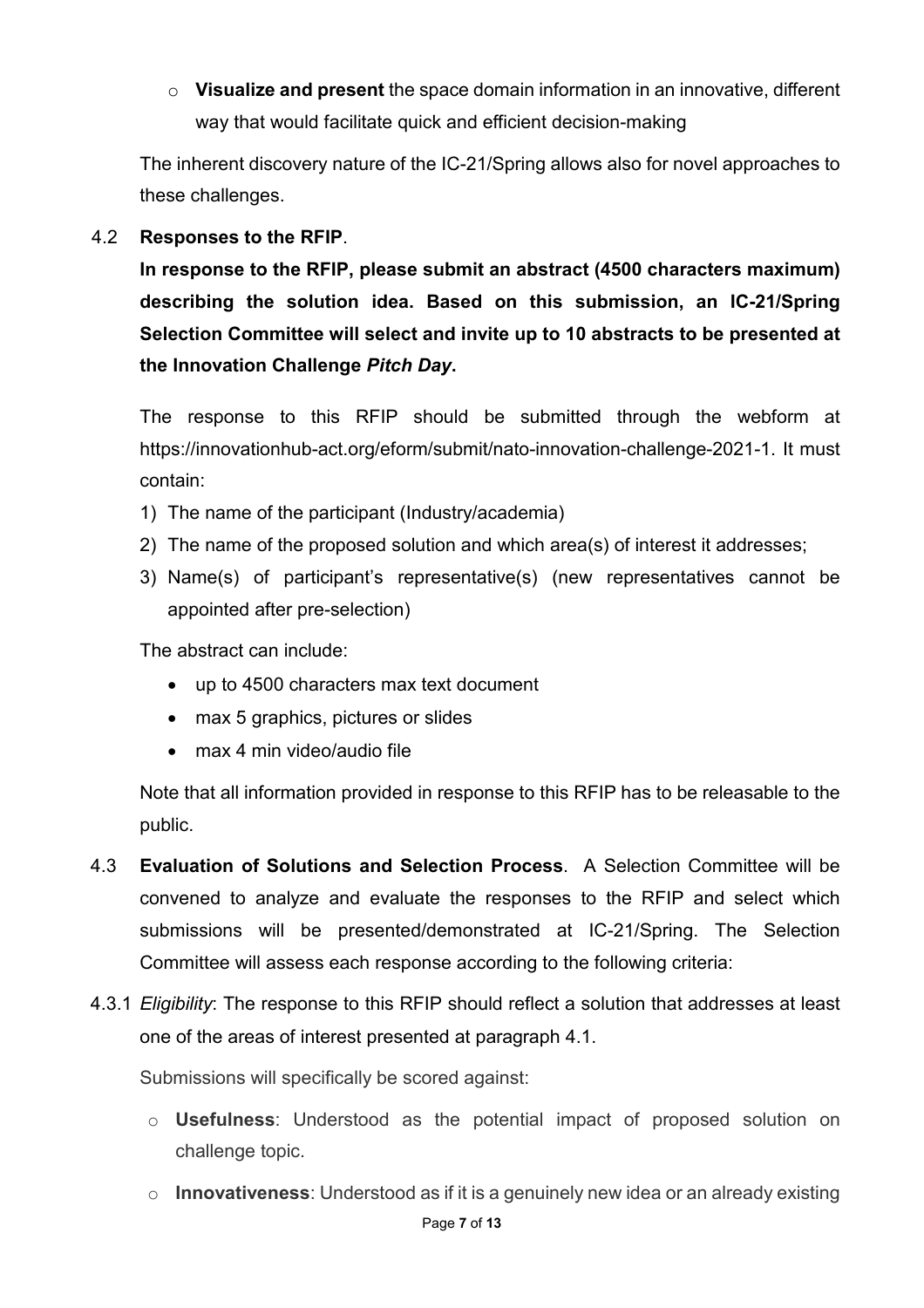solution adapted for this Challenge.

- o **Feasibility**: Understood as if the solution is cost-effective and easy to develop and implement.
- 4.3.2 *Priority*: the Selection Committee retains the right to prioritize the answers to RFIP based on the relevance and diversity of the solutions, on the proposed *demonstration* method, and the complexity of the challenges addressed. Additionally, ensuring a balanced representation of both industry and academia will be part of the prioritization process.

## **4.3.3** *Status***: Only submissions by industry and academia headquartered or located in NATO member countries will be considered for IC-21/Spring.**

- 4.4 Terms applicable to this RFIP: The participating industry and academia agree that the IC-21/Spring, without any limitation or further compensation, may use the participant's name as well as voice and/or likeness of its representative(s) in any and all media for the purpose of advertising and promoting the IC-21/Spring, HQ SACT, and any associated programs. Further, the participant grants HQ SACT and the IC-21/Spring the right to take photographs and videos of the submission in connection with the challenge and grant the right to the IC-21/Spring to use, and to publish the photographs and videos with or without the participant's name and for any lawful purpose, including but not limited to, publicity, illustration, advertising, and internet and social media content. Additionally, the participants agree that the IC-21/Spring and thus HQ SACT may demonstrate the operation and functionality of the submission (but may not modify or publicize the source code) in connection with advertising and promoting the IC-21/Spring and subsequent events organized by HQ SACT.
	- a. The participating industry and academia represent and warrant that there are no contractual or other obligations that would:
		- (i) prevent the participant from granting the right of use provided here and/or
		- (ii) prevent the participant from claiming Intellectual Property ownership rights in materials or inventions created by the participant and incorporated into the submission.
	- b. Representation and Warranties: The participating industry and academia represent and warrant that:
		- (i) the participant is the original author of the contributions to the submission;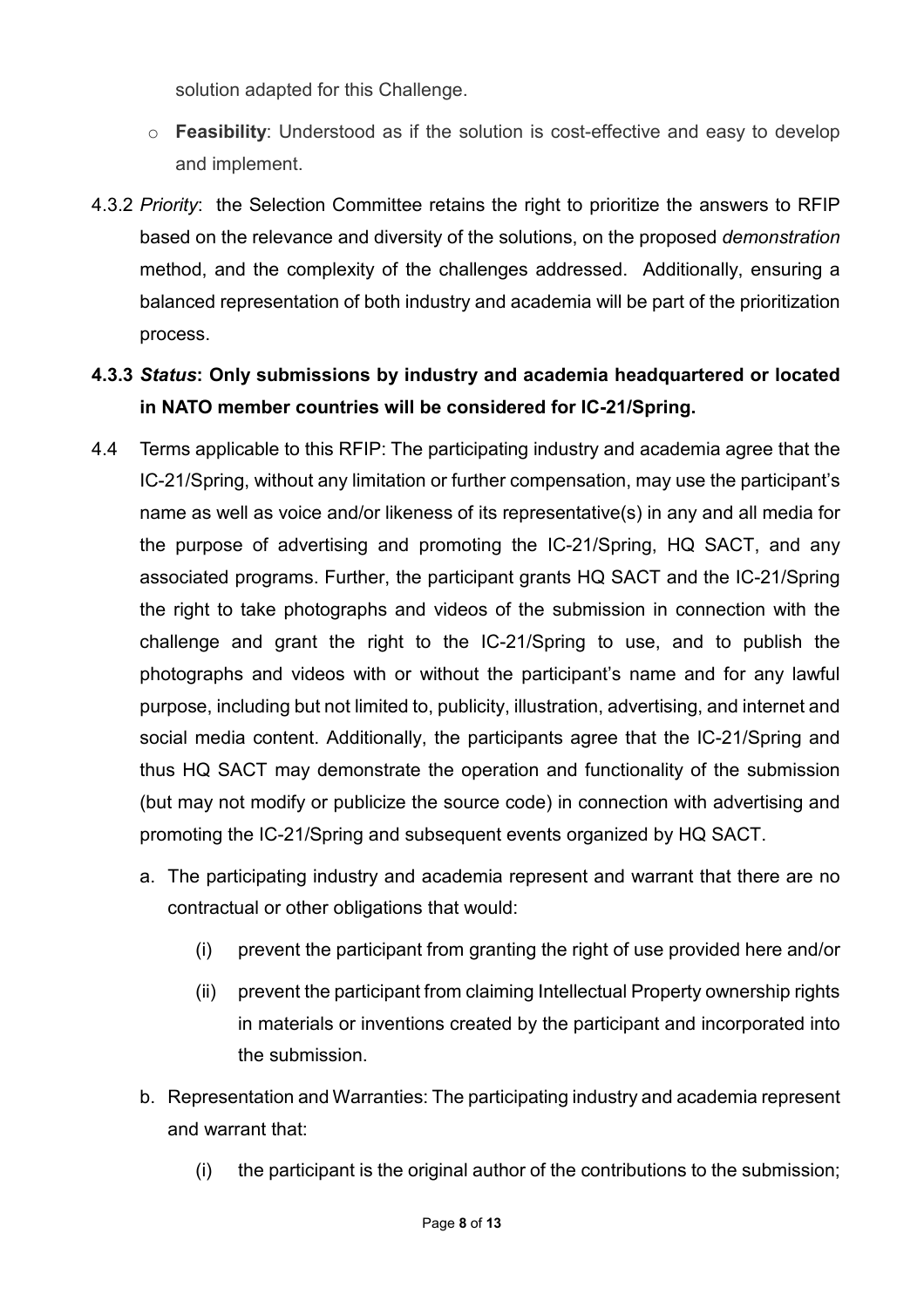- (ii) to the participant's knowledge, the submission will not infringe on any third party's copyright, patent, trademark, trade secret, right of publicity or property or any other right;
- (iii) the submission is not the subject of any actual or threatened litigation or claim;
- (iv) the submission will not be obscene, offensive, libelous, pornographic, threatening, abusive, or otherwise objectionable; and
- (v) the submission will not contain any content that is illegal, would constitute or encourage a criminal offense, or would otherwise give rise to liability or violate any law.
- c. The participating industry and academia agrees to grant to the IC-21/Spring (and thus HQ SACT), a non-exclusive, use of the submission as necessary to conduct the IC-21/Spring and for internal evaluation purposes by HQ SACT:
	- (i) in any Intellectual Property incorporated into the submission;
	- (ii) in Intellectual Property that is needed to operate or use the submission;
	- (iii) in Intellectual Property covering other materials or inventions that are incorporated into the submission, and/or
	- (iv) in Intellectual Property that is needed to operate or use the submission.
- d. Further, participants acknowledge and agree that the submission is submitted on a non-confidential basis, and that the IC-21/Spring (and thus HQ SACT) shall have no obligation to prevent the disclosure or otherwise treat as confidential such submission. Also, to the extent that the submission includes publication of information or content on [innovationhub-act.org,](https://www.innovationhub-act.org/) participating industry and academia consent to terms governing utilization of any information or content published on [innovationhub-act.org.](https://www.innovationhub-act.org/)
- e. By responding to this RFIP and participating in the IC-21/Spring the participating industry and academia acknowledge and agree that the IC-21/Spring may receive many entries and submissions in connection with this and/or other participants, and that such entries and submissions may be similar or identical in theme, idea, format, or other respects to the submission. By responding to this RFIP the participating industry and academia waive any and all past, present or future claims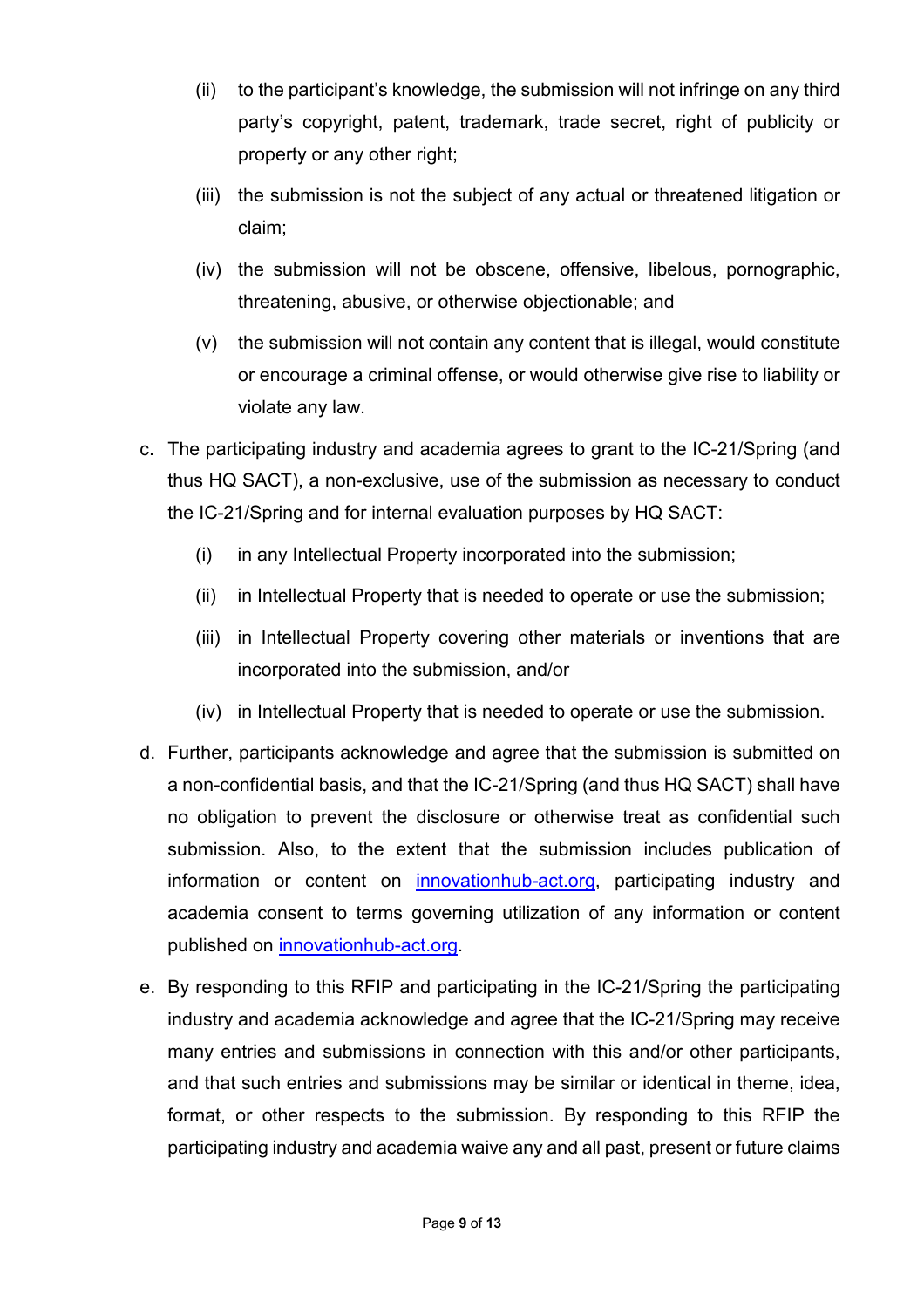against HQ SACT and the IC-21/Spring relating to such similarities, or asserting that any compensation is due in connection with the submission.

- f. Limitation of Liability: In no event shall the HQ SACT or the IC-21/Spring be liable for incidental, exemplary or punitive damages arising out of or in connection with the IC-21/Spring, industry and academia participation, or the submission. If a participant has a dispute with any participant in the IC-21/Spring or any other third party, the participating industry and academia release HQ SACT and the IC-21/Spring from any and all claims, demands and damages, (actual and consequential) of every kind and nature arising out of or in any way connected with such disputes.
- g. Release and Indemnification: By responding to this RFIP and participating in the IC-21/Spring, industry and academia agree, on behalf of that participant and the heirs, executors and administrators, to release and hold harmless the IC-21/Spring (and thus HQ SACT) from any claim, liability, damage, litigation, illness, injury or death that may occur, directly or indirectly, whether caused by negligence or not, from participating in the IC-21/Spring. This includes any entry (submission) submitted by the participating industry and academia.
- 4.5 **Communication and Follow-on**. The answers to RFIP should be submitted through the Innovation Hub webform at https://innovationhubact.org/eform/submit/nato-innovation-challenge-2021-1. Post-submission, RFIP respondents may be contacted to provide additional information on their proposals/response. The results of the selection process will be posted on the Innovation Hub webpage: <https://innovationhub-act.org/challenge-intro>
- 4.6 **Questions**. Questions of a technical nature about this RFIP announcement shall be submitted solely to the Innovation Challenge Forum:

## <https://www.innovationhub-act.org/forums/innovation-challenge>

Accordingly, questions shall not contain proprietary and/or classified information

#### 4.7 **Deadline for responding to this RFIP**. 23 May 2021

4.9 **Summary**. This is an RFIP only. The purpose of this RFIP is to request both industry and academia to present and demonstrate solutions (either existing and/or under development) based on new technologies that may support the improvement of NATO Innovation Process. HQ SACT has not made a commitment to procure any of the products/solutions described herein, and release of this RFIP shall not be construed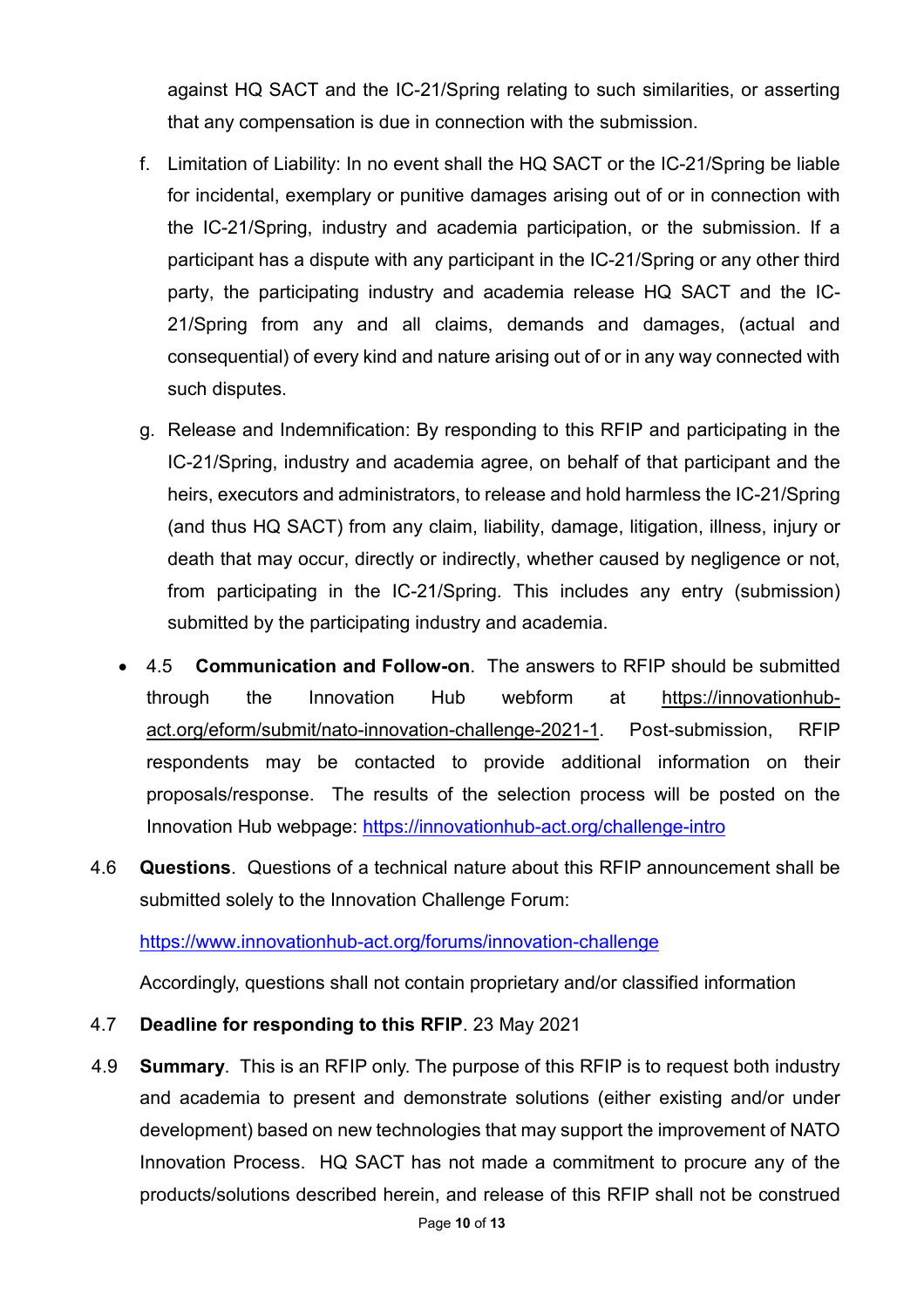as such a commitment, nor as authorization to incur cost for which reimbursement will be required or sought. It is again reemphasized that this document is a RFIP, and not a RFP of any kind.

For more information on the Innovation Challenge IC-21/Spring, please visit <https://innovationhub-act.org/nato-innovation-challenge>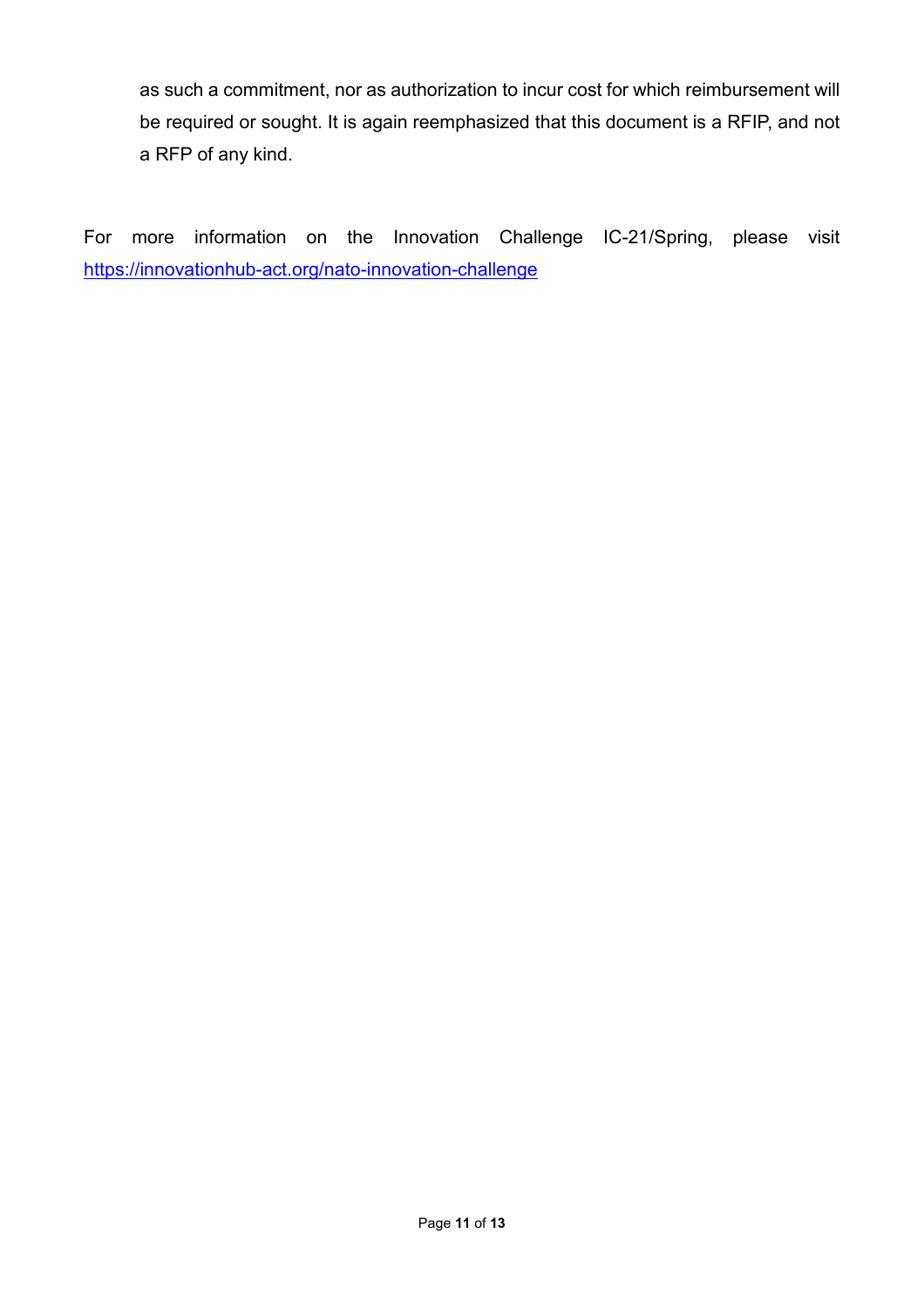## **ANNEX I – SCENARIO AND QUESTIONS**

#### **Background**

The Space environment is fundamentally changing as it becomes more contested, congested and competitive, with hundreds, soon thousands, of satellites being launched every year, mostly from the commercial sector.

As daily reliance on satellites increases, concerns about their potential degradation, disruption or even destruction, have grown. Conflicts could happen not only on land, in the air, at sea and on computer networks, but also in Space or even simultaneously across several or all domains. Some countries and non-state actors have the technology to blind, jam, disable or destroy Space capabilities putting at risk users, and in particular military structures or organization relying on Space based services.

Space is essential to NATO's deterrence and defence, including for instance the ability to navigate, track forces, gather intelligence and detect missile launches.

The concept of Space Domain Awareness (SDA) aims to ensure a common understanding of the Space environment, including threats and vulnerabilities that have the potential to affect the Alliance's safety, security and interests.

A relevant and robust SDA will allow NATO commanders and operational communities to be informed about threats that could potentially degrade, limit, disrupt or deny the access and provision of the Space-based services and/or products the organization needs, and support the elaboration of contingency plans..

#### **NATO's use of Space**

NATO is a defensive alliance, focusing on deterring conflict and preserving peace.

NATO owned and operated satellites from the 1970's until 2010, but the Alliance now relies on space products and services provided by its members.

At the end of 2019, NATO declared Space as an Operational Domain alongside Air, Sea, Land and Cyberspace. This was an important milestone of NATO's continued adaptation.